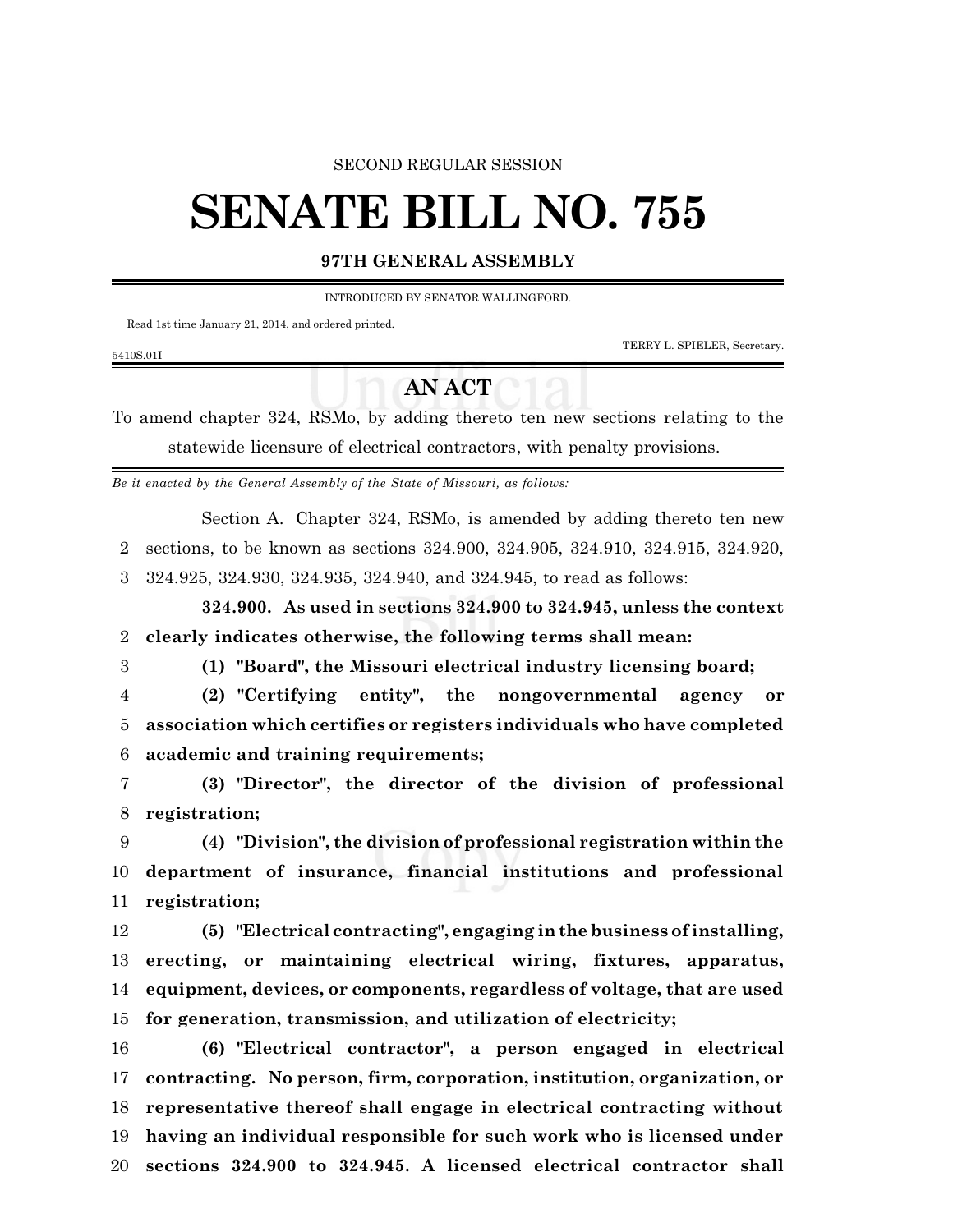**represent only one firm, person, corporation, institution, or organization at one time;**

 **(7) "Local license", a valid license issued by a local political subdivision. Holders of such a license are limited to practice within the political subdivision issuing the license or in a political subdivision that does not require a license;**

 **(8) "Person", anindividual, corporation, partnership, association, or other legal entity;**

 **(9) "Statewide license", a valid license issued or recognized by the electrical industry licensing board that allows the licensee to practice in any jurisdiction regardless of local licensing requirements.**

**324.905. 1. There is hereby created within the division of professional registration the "Missouri Electrical Industry Licensing Board". The board shall consist of nine voting members, all of whom shall be citizens of the United States and domiciled within this state. The governor shall appoint four members of the board from district one, four members from district two, and one member from district three, as set out in subdivisions (1), (2), and (3) of this subsection, with the advice and consent of the senate for terms of four years, except as provided in subsection 3 of this section. Four members shall be in good standing with the National Electrical Contractors Association, or any successor organization, two members shall be in good standing with the Associated Builders and Contractors, or any successor organization, two members shall be in good standing with the Independent Electrical Contractors, or any successor organization, and one member shall be in good standing with the Society of Professional Engineers. All members shall be chosen from lists submitted by the director of the division of professional registration who shall inquire of the Independent Electrical Contractors Association, Associated Builders and Contractors, and National Electrical Contractors Association, or any successor organizations, to obtain the names of individuals to be considered. Each association shall submit three names from district one and three names from district two for the selection process, and the society shall submit three names from district three.**

 **(1) District one shall consist of the counties of Boone, Callaway, Cape Girardeau, Cole, Franklin, Jefferson, Lincoln, St. Charles, St.**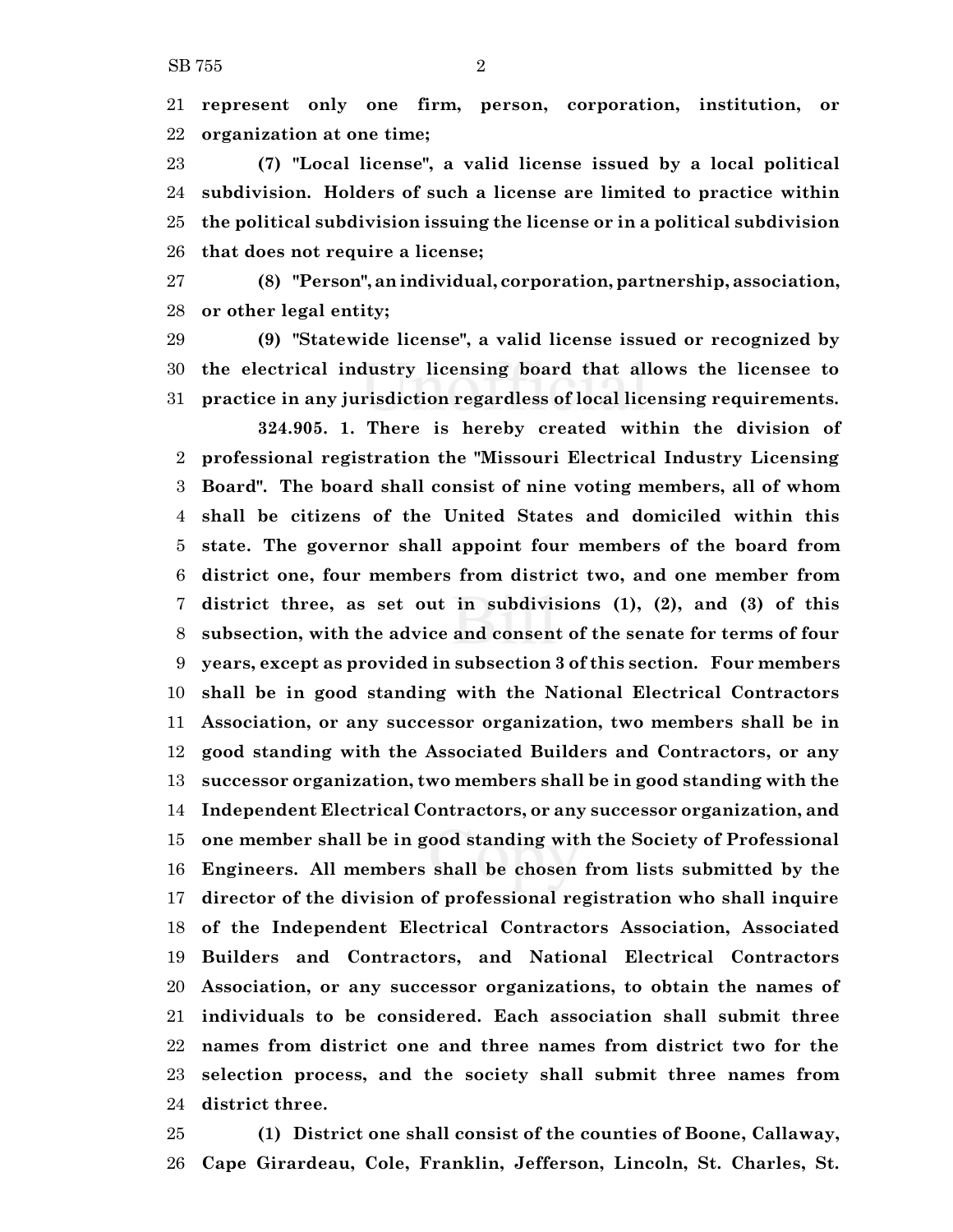**Francois, and St. Louis; and the city of St. Louis;**

 **(2) District two shall consist of the counties of Buchanan, Camden, Cass, Christian, Clay, Greene, Jackson, Jasper, Newton, Platte, and Taney; and**

 **(3) District three shall consist of all counties of the third and fourth classification.**

 **2. No person shall be eligible for reappointment to the board who has served as a member for a total of eight years. A vacancy in the office of any board member shall be filled for the unexpired term only.**

 **3. The initial appointments to the board shall be three members for terms of two years, three members for terms of three years, and two members for terms of four years.**

 **4. Any member of the board may be removed from the board by the governor for neglect of duty required by law, for incompetence, or for unethical or dishonest conduct. Upon the death, resignation, disqualification, or removal of any member of the board, the governor shall appoint a successor.**

**324.910. 1. The board shall elect annually a chairperson and a vice-chairperson from the board's membership.**

 **2. The division, in collaboration with the board, shall adopt, implement, rescind, amend, and administer such rules as may be necessary to carry out the provisions of sections 324.900 to 324.945. The division, in collaboration with the board, may promulgate necessary rules compatible with sections 324.900 to 324.945, including, but not limited to, rules relating to professional conduct, continuing competency requirements for the renewal of licenses, approval of continuing competency programs, and the establishment of ethical standards of practice for persons holding a license pursuant to sections 324.900 to 324.945. Any rule or portion of a rule, as that term is defined in section 536.010 that is created under the authority delegated in this section shall become effective only if it complies with and is subject to all of the provisions of chapter 536, and, if applicable, section 536.028. This section and chapter 536 are nonseverable and if any of the powers vested with the general assembly pursuant to chapter 536, to review, to delay the effective date, or to disapprove and annul a rule are subsequently held unconstitutional, then the grant of rulemaking authority and any rule proposed or adopted after August 28, 2014, shall**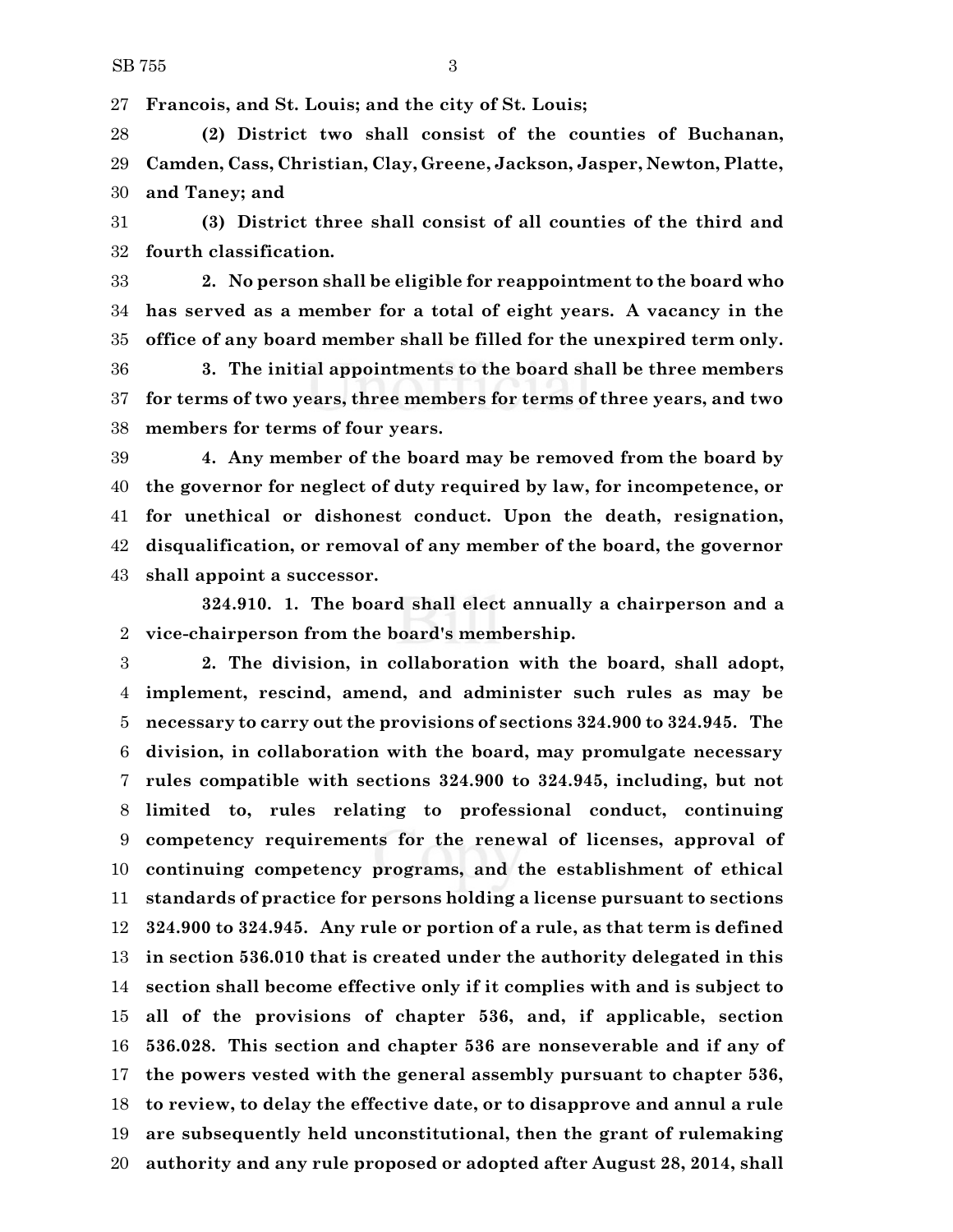**be invalid and void.**

 **3. The board shall convene at the request of the director or as the board shall determine. The board shall hold regular meetings at least four times per year.**

 **4. Each member of the board shall receive as compensation an amount set by the division not to exceed seventy dollars per day for each day devoted to the affairs of the board and may be reimbursed for actual and necessary expenses incurred in the performance of the member's official duties.**

**324.915. 1. For the purpose of sections 324.900 to 324.945, the division shall:**

 **(1) Employ, within the limits of the appropriations for such purpose, employees as are necessary to carry out the provisions of sections 324.900 to 324.945;**

**(2) Exercise all administrative functions;**

 **(3) Establish all applicable fees, set at an amount which shall not substantially exceed the cost of administering sections 324.900 to 324.945;**

 **(4) Deposit all fees collected under sections 324.900 to 324.945, by transmitting such funds to the department of revenue for deposit to the state treasury to the credit of the Missouri electrical industry licensing board fund; and**

 **(5) Approve or disapprove certifying entities for professions within the electrical industry included in the scope of sections 324.900 to 324.945.**

 **2. The division may terminate recognition of any certifying entity included in the scope of sections 324.900 to 324.945 following a subsequent review of the certification or registration procedures of that certifying entity.**

**324.920. Sections 324.900 to 324.945 shall not apply to work done by:**

 **(1) Any employee of an electric utility, a gas corporation as defined in section 386.020, or a water corporation as defined in section 386.020;**

**(2) A railroad corporation;**

 **(3) A contractor who services the construction and maintenance of power lines or substations of an electric utility corporation, a**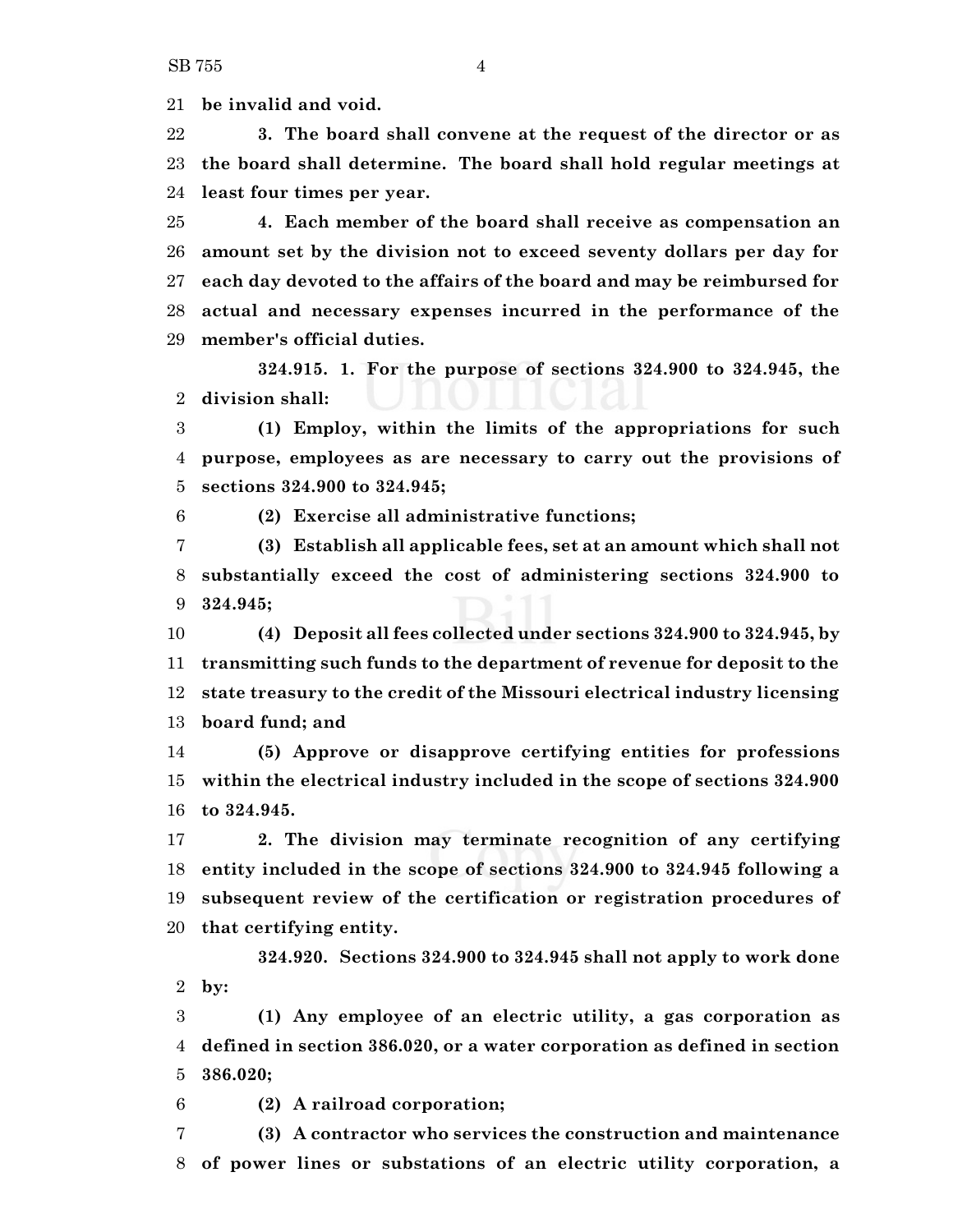**municipal utility, a rural electric cooperative, or a telecommunications company as defined in section 386.020, when engaged in work of the utility;**

 **(4) A federally licensed radio or television broadcast station or a commercial mobile radio service provider licensed by the Federal Communications Commission under the commercial mobile radio services rules and regulations;**

 **(5) A private broadcast engineering contractor possessing a valid Society of Broadcast Engineers certification; or**

 **(6) Contractors whose primary occupation is the design, integration, installation, maintenance, or service of cabling infrastructure and products that transport voice, video, audio, and data signals into a commercial or residential premises.**

**324.925. 1. Each electrical contracting firm shall have in its employ, at a supervisory level, at least one licensed electrical contractor.**

 **2. The applicant for a statewide electrical contractor's license shall satisfy the following requirements:**

 **(1) Be at least twenty-one years of age and a United States citizen;**

 **(2) Provide proof of insurance in the amount of five hundred thousand dollars, and post a bond with each political subdivision in which he or she will perform work, as required by that political subdivision;**

 **(3) Pass a standardized and nationally accredited electrical assessment examination that has been created and administered by a third party and that meets current national industry standards, as determined by the board;**

## **(4) Pay for the costs of such examination; and**

**(5) Have completed one of the following:**

 **(a) Twelve thousand verifiable practical hours installing equipment and associated wiring;**

 **(b) Ten thousand verifiable practical hours installing equipment and associated wiring and have received an electrical journeyman certificate from a United States Department of Labor-approved electrical apprenticeship program;**

**(c) Eight thousand verifiable practical hours installing**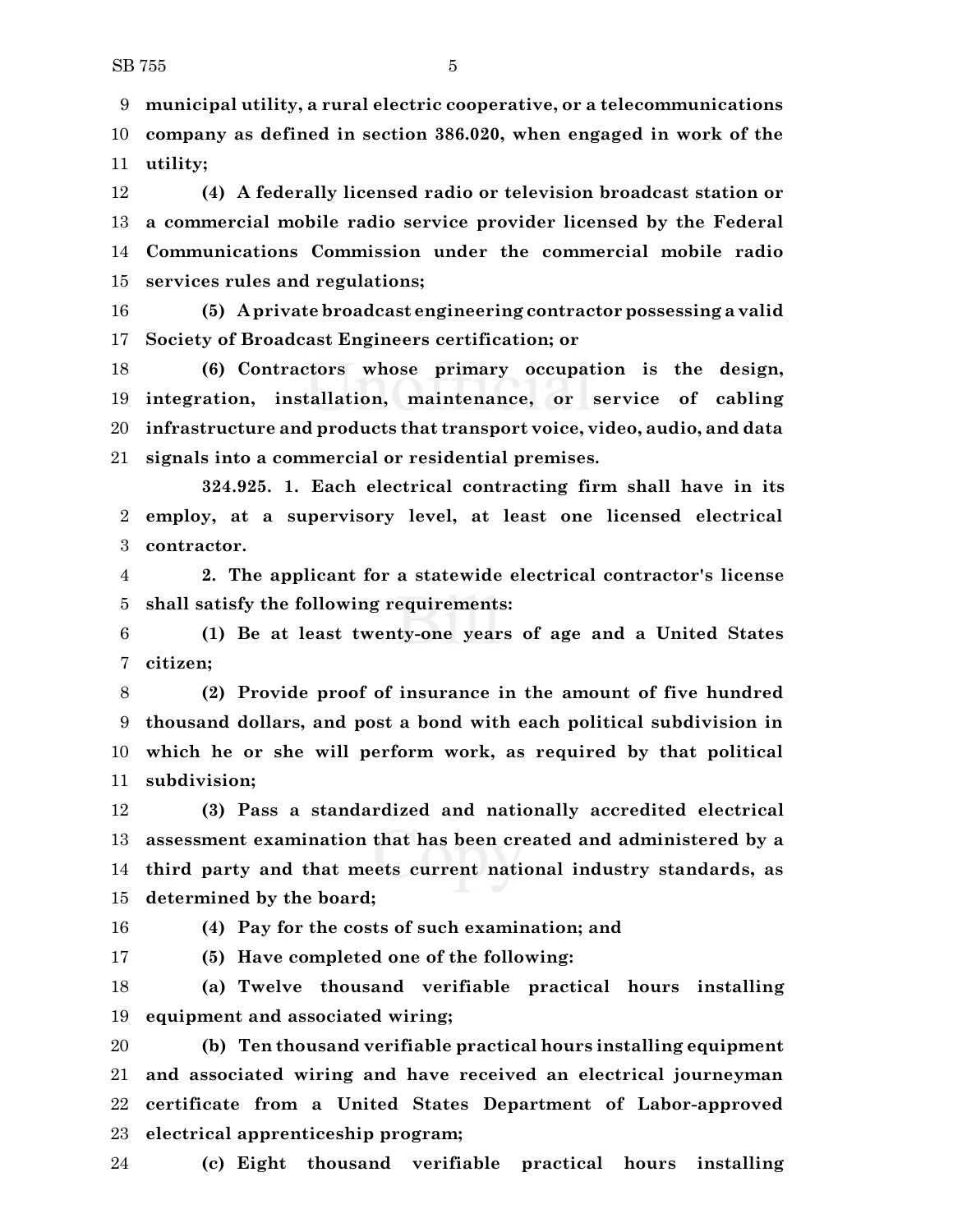**equipment and associated wiring and have received an associate's degree from a state-accredited program; or**

 **(d) Four thousand verifiable practical hours supervising the installation of equipment and associated wiring and have received a four-year electrical engineering degree.**

 **3. Electrical contractors who currently hold an electrical license in good standing that was issued by any authority in this state that required, prior to January 1, 2005, the passing of a written examination and who have completed twelve thousand hours of verifiable practical experience shall be issued a statewide license.**

 **4. Any person operating as an electrical contractor in a political subdivision that does not require the contractor to hold a local license shall not be required to possess a statewide license under sections 324.900 to 324.945 to continue to operate as an electrical contractor in such political subdivision.**

 **5. The division, in collaboration with the board, may negotiate reciprocal agreements with other states, the District of Columbia, or territories of the United States which require standards for licensure, registration, or certification considered to be equivalent or more stringent than the requirements for licensure under sections 324.900 to 324.945.**

 **6. Political subdivisions shall not be prohibited from establishing their own local electrical contractor's license, but shall recognize a statewide license in lieu of a local license for the purposes of performing contracting work or obtaining permits to perform work within such a political subdivision.**

**324.930. There is hereby created in the state treasury the "Missouri Electrical Industry Licensing Board Fund", which shall consist of money collected under sections 324.900 to 324.945. The state treasurer shall be custodian of the fund and may approve disbursements from the fund in accordance with sections 30.170 and 30.180. Upon appropriation, money in the fund shall be used solely for the administration of sections 324.900 to 324.945. Notwithstanding the provisions of section 33.080 to the contrary, any moneys remaining in the fund at the end of the biennium shall not revert to the credit of the general revenue fund. The state treasurer shall invest moneys in the fund in the same manner as other funds are invested. Any interest and**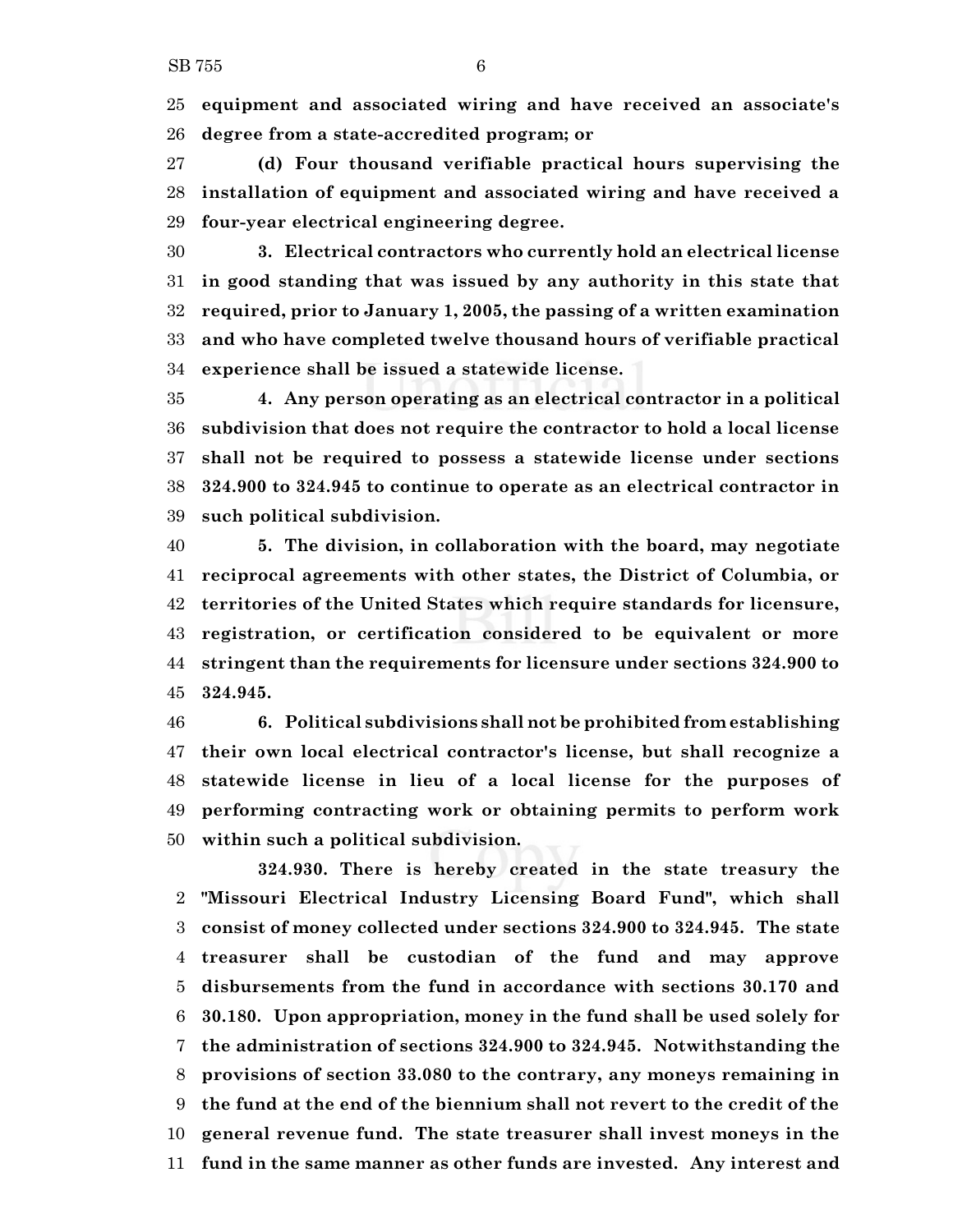SB 755 7

**moneys earned on such investments shall be credited to the fund.**

**324.935. 1. The division shall mail a renewal notice to the last known address of each person licensed under sections 324.900 to 324.945 prior to the renewal date. Failure to provide the division with the information required for renewal or to pay the required fee after such notice shall result in the license being declared inactive. The licensee shall not practice until he or she applies for reinstatement and pays the required fees. The license shall be restored if the application for reinstatement is received within two years of the renewal date.**

 **2. Upon request, the division, in collaboration with the board, may grant inactive status to a licensee if the person:**

 **(1) Does not hold himself or herself out as possessing a license required under sections 324.900 to 324.945 in this state; and**

 **(2) Does not maintain any continuing competency requirements established by the division, in collaboration with the board.**

 **3. If an electrical contractor transfers employment from one company to another, all permits on the contractor's license shall first be cleared. It is the responsibility of the contractor to notify the division of the contractor's intent to transfer employment and any current active permits on the contractor's license when transferring employment. Upon such notification, the division shall notify all affected political subdivisions via electronic communication of the contractor's status. It shall be assumed all permits are cleared if no response is given otherwise by affected political subdivisions within seventy-two hours of the notification.**

**324.940. 1. The board may refuse to issue or renew or may suspend any license required under sections 324.900 to 324.945 for one or any combination of causes stated in subsection 4 of this section. The board shall notify the applicant in writing of the reasons for the refusal and shall advise the applicant of his or her right to file a complaint with the administrative hearing commission as provided by chapter 621.**

 **2. The board shall publish via electronic media and update on a weekly basis a list of valid statewide license holders, a list of current enforcement actions against license holders, and the procedures for filing grievances against licensees.**

**3. The permitting authority of each political subdivision may**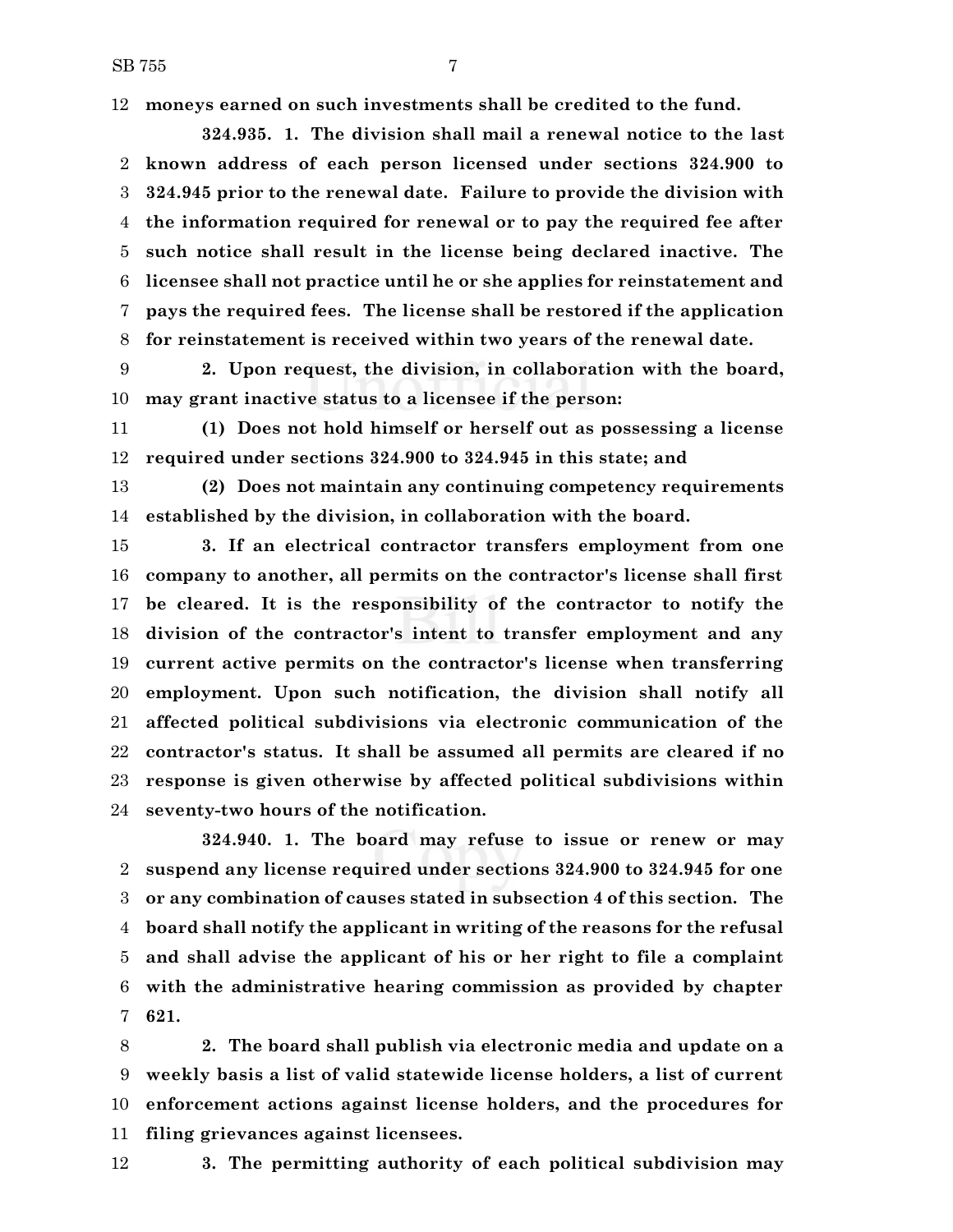**suspend a contractor's work in that political subdivision for a period of up to thirty days while a complaint is being forwarded by the permitting authority to the board for adjudication.**

 **4. The board may cause a complaint to be filed with the administrative hearing commission as provided by chapter 621 against any holder of any license required by sections 324.900 to 324.945 or any person who has failed to renew or has surrendered his or her license for any one or any combination of the following causes:**

 **(1) Use or unlawful possession of any controlled substance, as defined in chapter 195, or alcoholic beverage to an extent that such use impairs a person's ability to perform the work of an electrical contractor;**

 **(2) The final adjudication and finding of guilty, or the entering of a plea of guilty or nolo contendere, in a criminal prosecution under the laws of any state or of the United States, for any offense reasonably related to the qualifications, functions, or duties of any profession licensed or regulated by sections 324.900 to 324.945, for any offense an essential element of which is fraud, dishonesty, or an act of violence or for any offense involving moral turpitude, whether or not sentence is imposed;**

 **(3) Use of fraud, deception, misrepresentation, or bribery in securing any license issued under sections 324.900 to 324.945 or in obtaining permission to take any examination given or required under sections 324.900 to 324.945;**

 **(4) Obtaining or attempting to obtain any fee, charge, tuition, or other compensation by fraud, deception, or misrepresentation;**

 **(5) Incompetence, misconduct, gross negligence, fraud, misrepresentation, or dishonesty in the performance of the functions and duties of any profession licensed or regulated by sections 324.900 to 324.945;**

 **(6) Violation of, or assisting or enabling any person to violate, any provision of sections 324.900 to 324.945 or any lawful rule adopted under sections 324.900 to 324.945;**

 **(7) Impersonation of any person holding a license or allowing any person to use his or her license;**

 **(8) Disciplinary action against the holder of a license or other right to practice any profession regulated by sections 324.900 to 324.945**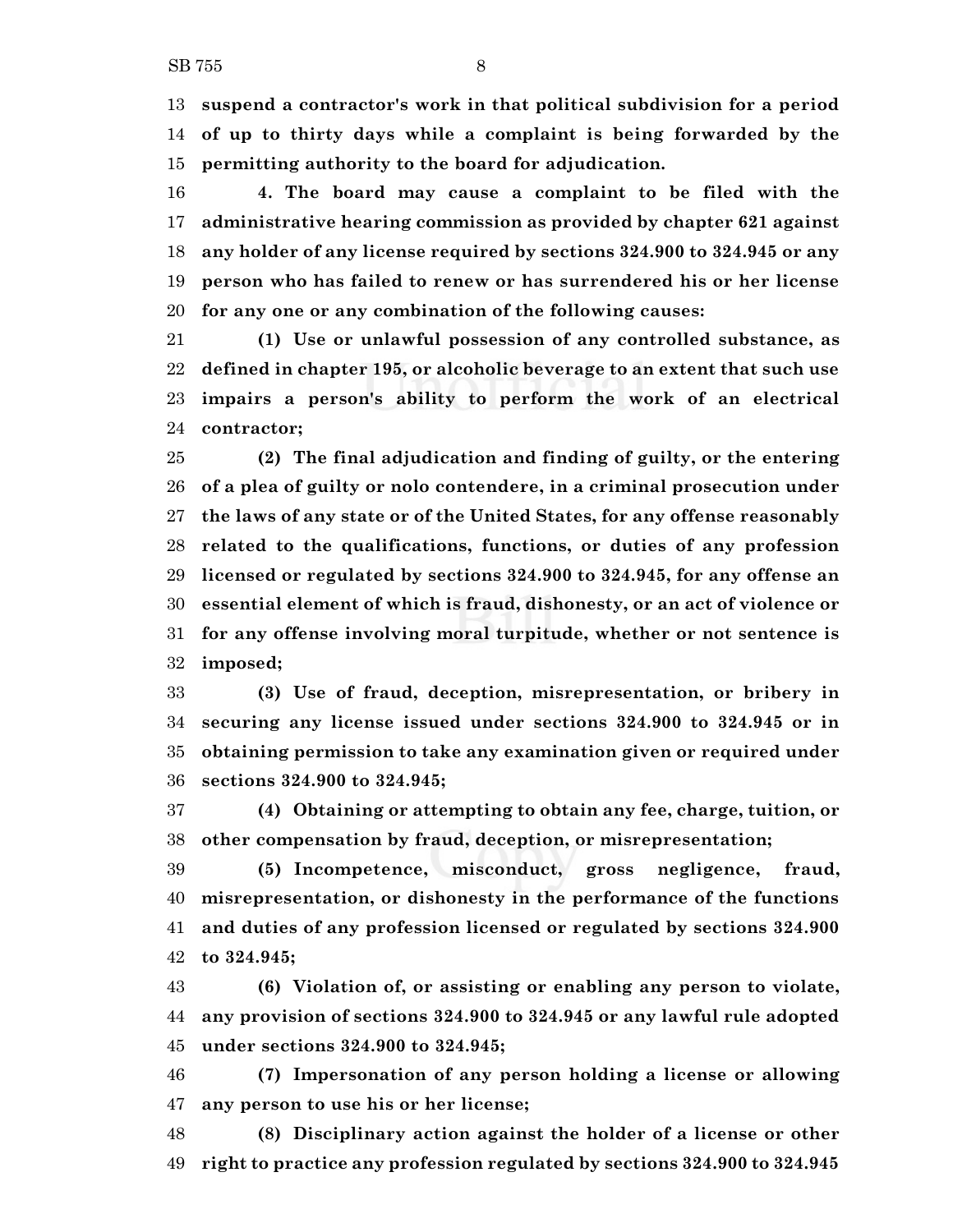**granted by another state, territory, federal agency, or country upon grounds for which revocation or suspension is authorized in this state;**

 **(9) Final adjudication of a person as insane or incompetent by a court of competent jurisdiction;**

 **(10) Assisting or enabling any person to practice or offer to practice any profession licensed or regulated by sections 324.900 to 324.945 who is not registered and currently eligible to practice under sections 324.900 to 324.945;**

 **(11) Issuance of a certificate of registration or authority, permit, or license based upon a material mistake of fact;**

**(12) Violation of any professional trust or confidence;**

 **(13) Use of any advertisement or solicitation which is false, misleading, or deceptive to the general public or persons to whom the advertisement or solicitation is primarily directed;**

 **(14) Unethical conduct as defined in the ethical standards adopted by the division and filed with the secretary of state;**

 **(15) Violation of the drug laws or rules of this state, any other state, or the federal government.**

 **5. After the filing of such complaint, the proceedings shall be conducted in accordance with the provisions of chapter 621. Upon a finding by the administrative hearing commission that the grounds provided in subsection 4 of this section for disciplinary action are met, the board may, singly or in combination, censure or place the person named in the complaint on probation with such terms and conditions as the board deems appropriate for a period not to exceed five years, or may suspend, for a period not to exceed three years, or revoke the license, certificate, or permit.**

 **6. An individual whose license has been revoked shall wait at least one year from the date of revocation to apply for relicensure. Relicensure shall be at the discretion of the board after compliance with all requirements of sections 324.900 to 324.945 relative to the previous licensing of the applicant.**

**324.945. 1. Any person that knowingly violates any provision of sections 324.900 to 324.945 is guilty of a class B misdemeanor.**

 **2. Any officer or agent of a corporation or member or agent of a partnership or association who knowingly and personally participates in or is an accessory to any violation of sections 324.900 to 324.945 is**